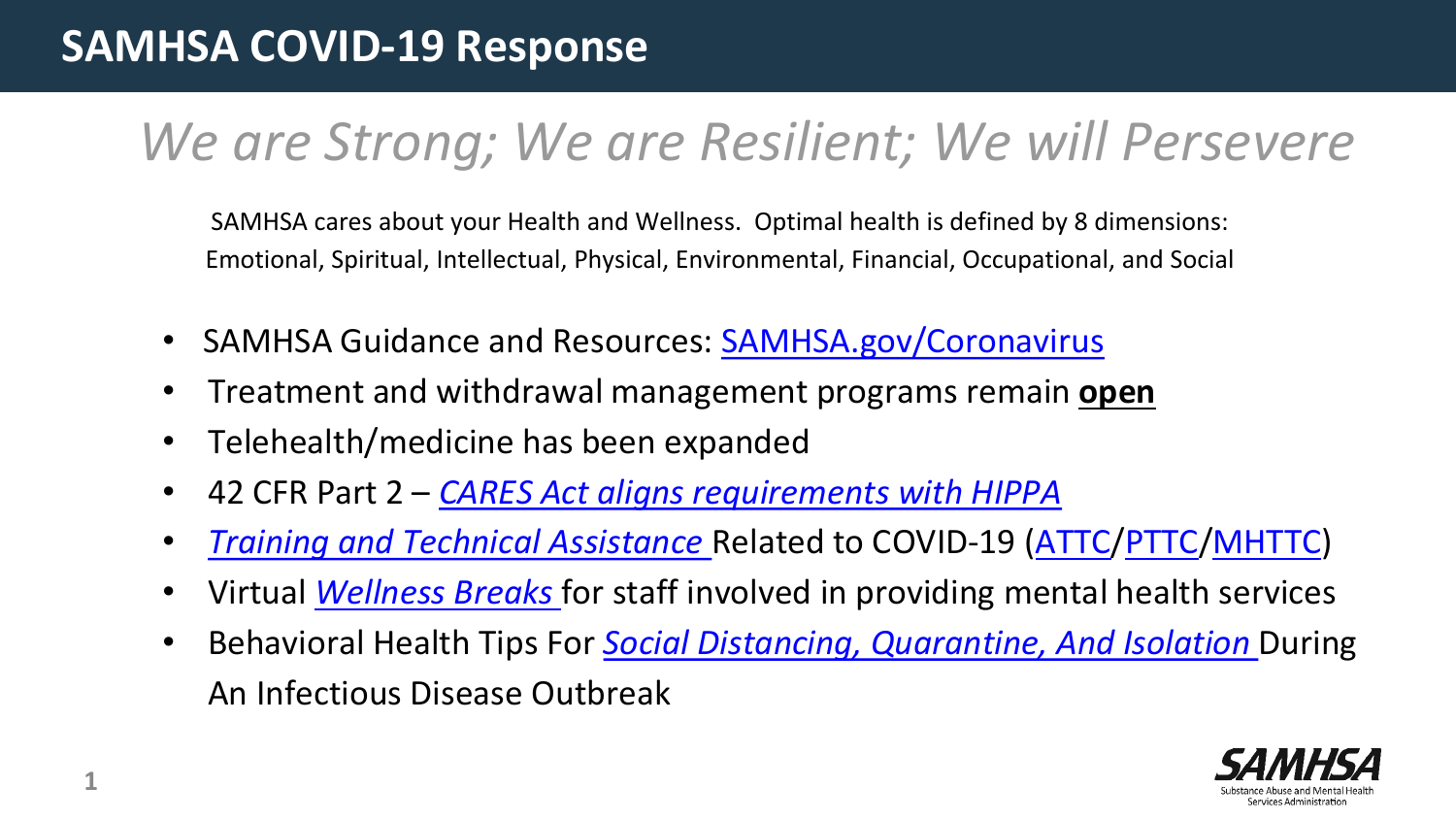### **Virtual Recovery Support**

Examples of [SAMHSA's Virtual Recovery Resources](https://www.samhsa.gov/sites/default/files/virtual-recovery-resources.pdf):

- > [In The Rooms Online Recovery Meetings:](https://www.intherooms.com/home/) Provides online support through live meetings and discussion groups
- > Online 12 Step Meetings: **Alcoholics Anonymous** and **Narcotics Anonymous**
- > The Phoenix, a sober active community has introduced [daily live-streamed, virtual programming](https://thephoenix.org/virtual/) for Crossfit, Yoga, and Meditation along with other online social events
- $\triangleright$  [Sober Recovery:](https://www.soberrecovery.com/forums/) Provides an online forum for those in recovery and their friends and family
- *National Alliance for Mental Illness (NAMI) [Coronavirus Information and Resources Guide](http://bit.ly/NAMIresource)*
- > Hazelden Betty Ford Foundation contains online support meetings, blogs, mobile apps, social [media groups, and movie suggestions, including the online support community, The Daily](https://www.hazeldenbettyford.org/recovery/tools/daily-pledge) Pledge and *"[Tips for Staying Connected and Safeguarding Your Addiction Recovery](http://bit.ly/HBF-Tips)"*
- Shatterproof: *"How I'm Coping with COVID[-19 and Social Isolation as a Person in Long-Term](http://bit.ly/shatterproof-coping)  Recovery"* provides helpful suggestions
- The Chopra Center: *"[Anxious About the Coronavirus? Here Are Eight Practical Tips on How to](http://bit.ly/Chopra-calm) Stay Calm and Support Your Immune System."*

**SAMHSA's National Helpline – 1-800-662-HELP (4357)**

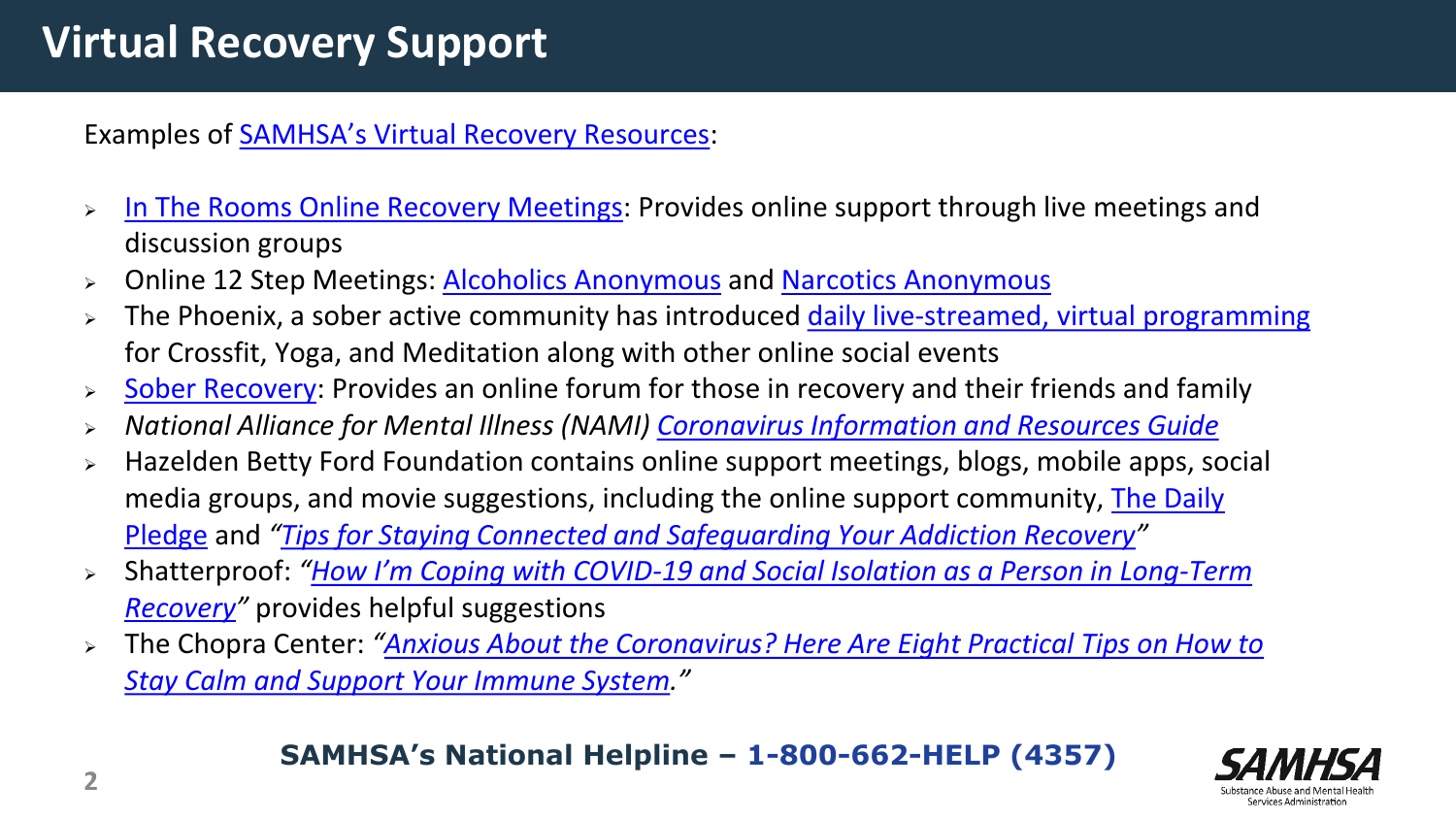#### **Key messages to amplify…**

- We are **concerned** about people with mental and substance use disorders.
- Substance Use Disorder **Treatment services are still open.** Medications like methadone and buprenorphine continue to be available either at Opioid Treatment Programs or through doctor's offices.
- I**f you are in crisis** and need immediate help please call 911. If you or someone you know is thinking about suicide—whether you are in crisis or not—call **[1-800-273-TALK \(8255\)](about:blank)**.
- Many have lost access to daily meetings and activities that help them sustain their recovery.
- While staying at home is important, **there is no need to isolate** using the phone and computer to stay in touch with your support network is important. Online meetings and other resources are available.
- Mental Illness and Addiction are chronic diseases with the potential for both recurrence and long-term recovery.
- **Staying connected and helping each other** is critical.